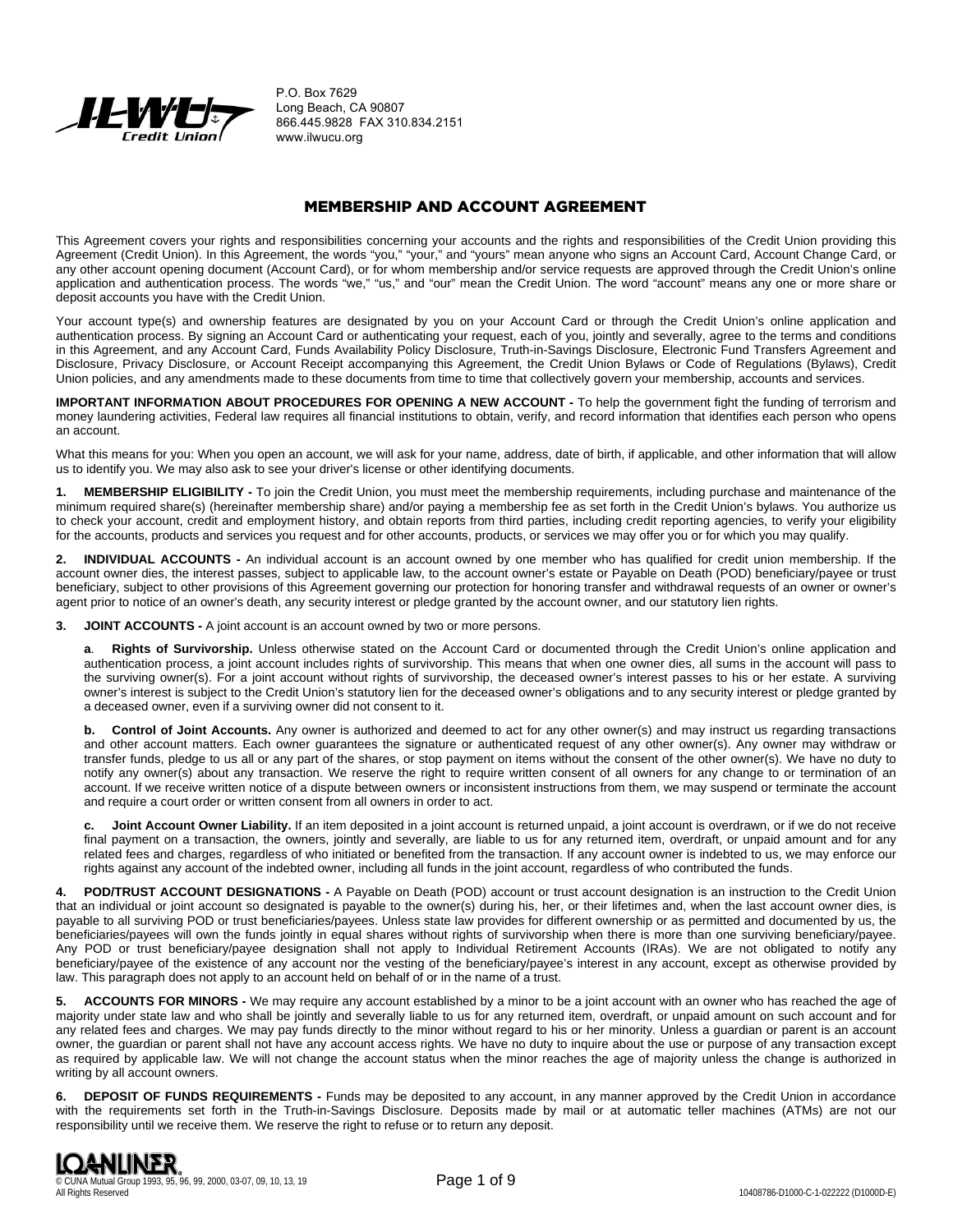**a. Endorsements.** We may accept transfers, checks, drafts, and other items for deposit into any of your accounts if they are made payable to, or to the order of, one or more account owners even if they are not endorsed by all payees. You authorize us to supply missing endorsements of any owners if we choose. If a check, draft, or item that is payable to two or more persons is ambiguous as to whether it is payable to either or both, we may process the check, draft, or item as though it is payable to either person. If an insurance, government, or other check or draft requires an endorsement, we may require endorsement as set forth on the item. Endorsements must be made on the back of the check or draft within 11/2 inches of the top edge, although we may accept endorsements outside this space. However, any loss we incur from a delay or processing error resulting from an irregular endorsement or other markings by you or any prior endorser will be your responsibility. If we offer a remote deposit capture service and you have been approved to use the service to make deposits to your account, you agree that, prior to transmitting check or draft images, you will restrictively endorse each original check or draft in accordance with any other agreement with us that governs this service.

**b. Collection of Items.** We act only as your agent and we are not responsible for handling items for deposit or collection beyond the exercise of ordinary care. We are not liable for the loss of an item in transit or the negligence of any correspondent. Each correspondent will only be liable for its own negligence. We may send any item for collection. Items drawn on an institution located outside the United States are handled on a collection basis only. You waive any notice of nonpayment, dishonor, or protest regarding items we purchase or receive for credit or collection to your account. We reserve the right to pursue collection of previously dishonored items at any time, including giving a payor financial institution extra time beyond any midnight deadline limits.

**c. Restrictive Legends.** Some checks and drafts contain restrictive legends or similar limitations on the front of the item. Examples of restrictive legends include "two signatures required," "void after 60 days," and "not valid over \$500.00." We are not liable for payment of any check or draft contrary to a restrictive legend or other limitation contained in or on the item unless we have specifically agreed in writing to the restriction or **limitation** 

**d. Final Payment.** All checks, drafts, automated clearinghouse (ACH) transfers or other items credited to your account are provisional until we receive final payment. If final payment is not received, we may charge your account for the amount of such items and impose a returned item fee on your account. Any collection fees we incur may be charged to your account. We reserve the right to refuse or return any item or fund transfer.

**e. Direct Deposits.** We may offer direct deposit services, including preauthorized deposits (e.g., payroll checks, Social Security or retirement checks, or other government checks) or preauthorized transfers from other accounts. You must authorize direct deposits or preauthorized transfers by completing a separate authorization document. You must notify us if you wish to cancel or change a direct deposit or preauthorized transfer. Any cancellation or change will become effective once we receive notice from you and have a reasonable period of time to act on your request. If your account is overdrawn, you authorize us to deduct the amount your account is overdrawn from any deposit, including deposits of government payments or benefits. If we are required to reimburse the U.S. Government for any benefit payment directly deposited into your account, we may deduct the amount returned from any of your accounts, unless prohibited by law.

**f. Crediting of Deposits.** Deposits will be credited to your account on the day we consider them received as stated in our Funds Availability Policy Disclosure.

# **7. ACCOUNT ACCESS**

**a. Authorized Signature.** Your signature on the Account Card, or authentication and approval of your account, authorizes your account access. We will not be liable for refusing to honor any item or instruction if we believe the signature is not genuine. If you have authorized the use of a facsimile signature, we may honor any check or draft that appears to bear your facsimile signature, even if it was made by an unauthorized person. You authorize us to honor transactions initiated by a third person to whom you have given your account information, even if you do not authorize a particular transaction.

**b. Access Options.** You may access your account(s) in any manner we permit including, for example, in person at one of our branch offices, at an ATM or point-of-sale device, or by mail, telephone, automatic transfer, internet access or mobile application. We may return as unpaid any check or draft drawn on a form we do not provide, and you are responsible for any losses, expenses or fees we incur as a result of handling such a check or draft. We have the right to review and approve any form of power of attorney and may restrict account withdrawals or transfers. We may refuse to honor a power of attorney if our refusal is conducted in accordance with applicable state law.

**c. Credit Union Examination.** We may disregard any information on any check or draft other than the signature of the drawer, the amount of the item, and any magnetic encoding. You agree that we do not fail to exercise ordinary care in paying an item solely because our procedures do not provide for sight examination of items.

**8. FUND TRANSFERS -** Fund transfers we permit that are subject to Article 4A of the Uniform Commercial Code, such as wire transfers, will be subject to such provisions of the Uniform Commercial Code as enacted by the state where the main office of the Credit Union is located, except as otherwise provided in this Agreement. ACH transfers are subject to rules of the National Automated Clearinghouse Association (Nacha). We may execute certain requests for fund transfers by Fedwire which are subject to the Federal Reserve Board's Regulation J.

**a. Authorization for Transfers/Debiting of Accounts.** You may make or order fund transfers to or from your account. We will debit your account for the amount of a fund transfer from your account and will charge your account for any fees related to the transfer.

**b. Right to Refuse to Make Transfers/Limitation of Liability.** Unless we agree otherwise in writing, we reserve the right to refuse to execute any payment order to transfer funds to or from your account. We are not obligated to execute any payment order to transfer funds out of your account if the amount of the requested transfer plus applicable fees exceeds the available balance in your account. We are not liable for errors, delays, interruptions or transmission failures caused by third parties or circumstances beyond our control including mechanical, electronic or equipment failure. In addition, we will not be liable for consequential, special, punitive or indirect loss or damage you may incur in connection with fund transfers to or from your account.

**c. No Notice Required.** We will not provide you with notice when fund transfers are credited to your account. You will receive notice of such credits on your account statements. You may contact us to determine whether a payment has been received.

**d. Interest Payments.** If we fail to properly execute a payment order and such action results in a delay in payment to you, we will pay you dividends or interest, whichever applies to your account, for the period of delay as required by applicable law. You agree that the dividend or interest rate paid to you will be based on the lowest nominal dividend or interest rate we were paying on any account during that period.

**e. Provisional Credit for ACH Transactions.** We may provisionally credit your account for an ACH transfer before we receive final settlement. If we do not receive final settlement, we may reverse the provisional credit or require you to refund us the amount provisionally credited to your account, and the party originating the transfer will not be considered to have paid you.

**f. Payment Order Processing and Cut-off Times.** Payment orders we accept will be executed within a reasonable time of receipt. Unless we have agreed otherwise in writing, a payment order may not necessarily be executed on the date it is received or on a particular date you specify.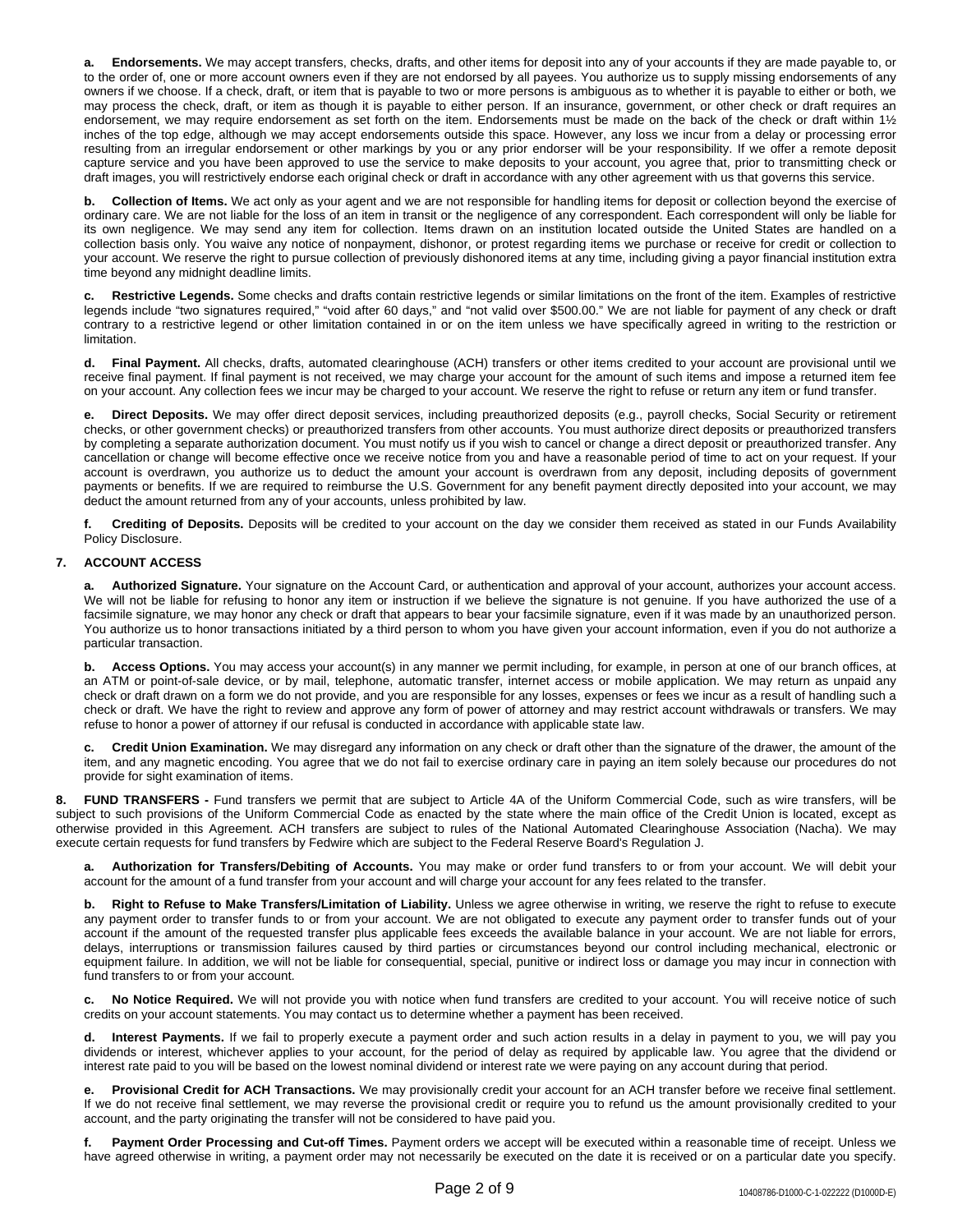Cut-off times may apply to the receipt, execution and processing of fund transfers, payment orders, cancellations, and amendments. Fund transfers, payment orders, cancellations, and amendments received after a cut-off time may be treated as having been received on the next fund transfer business day. Information about any cut-off times is available upon request. From time to time, we may need to temporarily suspend processing of a transaction for greater scrutiny or verification in accordance with applicable law. This action may affect settlement or availability of the transaction.

**g. Identifying Information.** If your payment order identifies the recipient and any financial institution by name and account or other identifying number, the Credit Union and any other financial institutions facilitating the transfer may rely strictly on the account or other identifying number, even if the number identifies a different person or financial institution.

**h. Amendments and Cancellations of Payment Orders.** Any account owner may amend or cancel a payment order regardless of whether that person initiated the order. We may refuse requests to amend or cancel a payment order that we believe will expose the Credit Union to liability or loss. Any request to amend or cancel a payment order that we accept will be processed within a reasonable time after it is received. You agree to hold us harmless from and indemnify us for all losses and expenses resulting from any actual or attempted amendment or cancellation of a payment order.

**i. Security Procedures.** We may require you to follow a security procedure to execute, amend or cancel a payment order so that we may verify the authenticity of the order, amendment or cancellation. You agree that the security procedure established by separate agreement between you and the Credit Union is commercially reasonable. If you refuse to follow a commercially reasonable security procedure that we offer, you agree to be bound by any payment order, whether authorized or not, that is issued in your name and accepted by us in good faith in accordance with the security procedure you choose.

**j. Duty to Report Unauthorized or Erroneous Fund Transfers.** You must exercise ordinary care to identify and report unauthorized or erroneous fund transfers on your account. You agree that you will review your account(s) and periodic statement(s). You further agree you will notify us of any unauthorized or erroneous transfers within the time frames described in the "Statements" section of this Agreement.

**k. Recording Telephone Requests.** You agree that we may record payment order, amendment and cancellation requests as permitted by applicable law.

**l. Remittance Transfers.** A "remittance transfer" is an electronic transfer of funds of more than \$15.00 which is requested by a sender and sent to a designated recipient in a foreign country by a remittance transfer provider. If we act as a remittance transfer provider and conduct a remittance transfer(s) on your behalf, the transaction(s) will be governed by 12 C.F.R. part 1005, subpart B - Requirements for remittance transfers. Terms applicable to such transactions may vary from those disclosed herein and will be disclosed to you at the time such services are requested and rendered in accordance with applicable law.

**9. ACCOUNT RATES AND FEES -** We pay account earnings and assess fees against your account as set forth in the Truth-in-Savings Disclosure and Schedule of Service Charges. We may change the Truth-in-Savings Disclosure or Schedule of Service Charges at any time and will notify you as required by law.

## **10. TRANSACTION LIMITATIONS**

**a. Withdrawal Restrictions.** We will pay checks or drafts, permit withdrawals, and make transfers from the available balance in your account. The availability of funds in your account may be delayed as described in our Funds Availability Policy Disclosure. We may also pay checks or drafts, permit withdrawals, and make transfers when you have an insufficient available balance in your account if you have established an overdraft protection plan or, if you do not have such a plan with us, in accordance with our overdraft payment policy.

We may refuse to allow a withdrawal in some situations and will advise you accordingly if, for example: (1) there is a dispute between account owners (unless a court has ordered the Credit Union to allow the withdrawal); (2) a legal garnishment or attachment is served; (3) the account secures any obligation to us; (4) required documentation has not been presented; or (5) you fail to repay a credit union loan on time. We may require you to give written notice of 7 to 60 days before any intended withdrawals.

**b. Transfer Limitations.** We may limit the dollar amount or the number of transfers from your account. Please consult your Truth-in-Savings Disclosure or your Electronic Fund Transfers Agreement and Disclosure.

**11. CERTIFICATE ACCOUNTS -** Any term share, share certificate, time deposit or certificate of deposit account (certificate account), whichever we offer as allowed by applicable federal or state law, is subject to the terms of this Agreement, the Truth-in-Savings Disclosure, the Account Receipt for each account, and any other documents we provide for the account, the terms of which are incorporated herein by reference.

## **12. OVERDRAFTS**

**a. Payment of Overdrafts.** If, on any day, the available balance in your share or deposit account is not sufficient to pay the full amount of a check, draft, transaction, or other item, plus any applicable fee, that is posted to your account, we may return the item or pay it, as described below. The Credit Union's determination of an insufficient available account balance may be made at any time between presentation and the Credit Union's 10 A.M. deadline with only one review of the account required. We do not have to notify you if your account does not have a sufficient available balance in order to pay an item. Your account may be subject to a fee for each item regardless of whether we pay or return the item. We may charge a fee each time an item is submitted or resubmitted for payment; therefore, you may be assessed more than one fee as a result of a returned item and resubmission(s) of the returned item.

Except as otherwise agreed in writing, if we exercise our right to use our discretion to pay such items that result in an insufficiency of funds in your account, we do not agree to pay them in the future and may discontinue coverage at any time without notice. If we pay these items or impose a fee that results in insufficient funds in your account, you agree to pay the insufficient amount, including the fee assessed by us, in accordance with our standard overdraft services or any other service you may have authorized with us or, if you do not have such protections with us, in accordance with any overdraft payment policy we have, as applicable.

**b. How Transactions are Posted to Your Account.** Basically, there are two types of transactions that affect your account: credits (deposits of money into your account) and debits (payments out of your account). It is important to understand how each is applied to your account so that you know how much money you have and how much is available to you at any given time. This section explains generally how and when we post transactions to your account.

**Credits.** Deposits are generally added to your account when we receive them. However, in some cases when you deposit a check, the full amount of the deposit may not be available to you at the time of deposit. Please refer to the Funds Availability Policy Disclosure for details regarding the timing and availability of funds from deposits.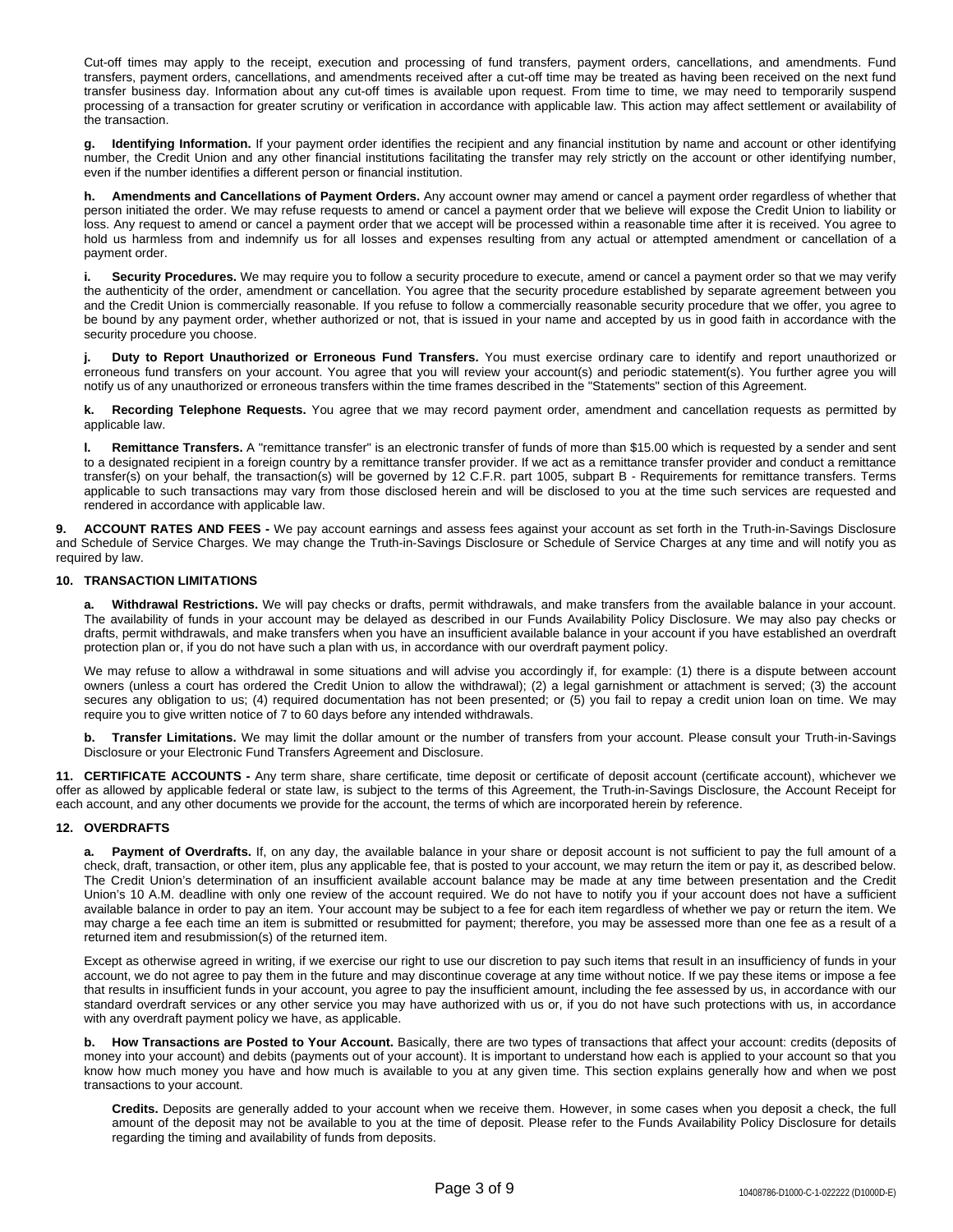**Debits.** There are several types of debit transactions. Common debit transactions are generally described below. Keep in mind that there are many ways transactions are presented for payment by merchants, and we are not necessarily in control of when transactions are received.

- **• Checks.** When you write a check, it is processed through the Federal Reserve system. We receive data files of cashed checks from the Federal Reserve each day. The checks drawn on your account are compiled from these data files and paid each day. We process the payments draft number order, low to high.
- **• ACH Payments.** We receive data files every day from the Federal Reserve with Automated Clearing House (ACH) transactions. These include, for example, automatic bill payments you have authorized. ACH transactions for your account are posted throughout the day in order of receipt.
- **• PIN-Based Debit Card Purchase Transactions.** These are purchase transactions using your debit card for which a merchant may require you to enter your personal identification number (PIN) at the time of sale. They are processed through a PIN debit network. These transactions are similar to ATM withdrawal transactions because the money is usually deducted from your account immediately at the time of the transaction. However, depending on the merchant, a PIN-based transaction may not be immediately presented for payment.
- **• Signature-Based Debit Card Purchase Transactions.** These are purchase transactions using your debit card that are processed through a signature-based network. Rather than entering a PIN, you typically sign for the purchase; however, merchants may not require your signature for certain transactions. Merchants may seek authorization for these types of transactions. The authorization request places a hold on funds in your account when the authorization is completed. The "authorization hold" will reduce your available balance by the amount authorized but will not affect your actual balance. The transaction is subsequently processed by the merchant and submitted to us for payment. This can happen hours or sometimes days after the transaction, depending on the merchant and its payment processor. These payment requests are received in real time throughout the day and are posted to your account when they are received.

The amount of an authorization hold may differ from the actual payment because the final transaction amount may not yet be known to the merchant when you present your card for payment. For example, if you use your debit card at a restaurant, a hold will be placed in an amount equal to the bill presented to you; but when the transaction posts, it will include any tip that you may have added to the bill. This may also be the case where you present your debit card for payment at gas stations, hotels and certain other retail establishments. We cannot control how much a merchant asks us to authorize, or when a merchant submits a transaction for payment.

For debit card transactions involving merchant authorization holds, there may be a delay between the hold being applied and the transaction posting to your account. During the delay, intervening transactions may impact the available balance in your account. It is important to keep in mind that we check your available balance both at the time the merchant's authorization request is received and again when the transaction settles and posts to your account. If your available balance is insufficient to cover the amount of the merchant's authorization request, we will decline the request. If your available balance is sufficient to cover the merchant's authorization request, the request will be approved, and an authorization hold in the amount of the request will be placed on your account. The transaction will be subsequently processed by the merchant and submitted to us for payment. If the transaction settles and posts to your account at a time when the available balance is insufficient to pay the transaction without causing an overdraft (i.e., posting the transaction results in an available balance of less than \$0), we will charge you a fee for overdrawing your account, even though the available balance in your account was sufficient to cover the transaction at the time it was authorized.

The following example noted below is one possible example, which illustrates how this works:

Assume your actual and available balances are both \$40, and you use your debit card at a restaurant to pay your bill totaling \$30. If the restaurant requests authorization in the amount of \$30, an authorization hold is placed on \$30 in your account. Your available balance is only \$10, but the actual balance remains \$40. Before the restaurant charge is sent to us for payment, a check that you wrote for \$40 is presented for payment. Because your available balance is only \$10 due to the \$30 authorization hold, your account will be overdrawn by \$30 when the check transaction is posted to your account even though your actual balance is \$40. In this example, if we pay the \$40 check in accordance with our standard overdraft services, we will charge you a fee for overdrawing your account as disclosed in the Schedule of Service Charges. The fee will also be deducted from your account, further increasing the overdrawn amount. In addition, when the restaurant charge is finally submitted to us for payment, we will release the authorization hold and pay the transaction amount to the restaurant. The transaction amount may be \$30 or a different amount (for example, if you added a tip). Because the amount of the restaurant charge exceeds your available balance at the time the charge is settled (i.e., at the time the merchant or its financial institution requests payment or the transaction posts to your account), we will charge you another fee for overdrawing your account, even though you had a sufficient available balance in your account at the time the restaurant charge was authorized and approved.

This is a general description of certain types of transactions. These practices may change, and we reserve the right to pay items in any order we choose as permitted by law.

**c. Understanding Your Account Balance.** Your checking account has two kinds of balances: the actual balance and the available balance. Your actual balance reflects the full amount of all deposits to your account as well as payment transactions that have been posted to your account. It does not reflect checks you have written and are still outstanding or transactions that have been authorized but are still pending. Your available balance is the amount of money in your account that is available for you to use. Your available balance is your actual balance less: (1) holds placed on deposits; (2) holds on debit card or other transactions that have been authorized but are not yet posted; and (3) any other holds, such as holds related to pledges of account funds and minimum balance requirements or to comply with court orders. We use your available balance to determine whether there are sufficient funds in your account to pay items, including checks and drafts, as well as ACH, debit card and other electronic transactions. Pending transactions and holds placed on your account may reduce your available balance and may cause your account to become overdrawn regardless of your actual balance. In such cases, subsequent posting of the pending transactions may further overdraw your account and be subject to additional fees. You should assume that any item which would overdraw your account based on your available balance may create an overdraft. You may check your available balance online at www.ilwucu.org, at an ATM, by visiting a credit union branch or by calling us at 866.445.9828.

**13. POSTDATED AND STALEDATED CHECKS OR DRAFTS -** You agree not to issue any check or draft that is payable on a future date (postdated). If you do draw or issue a check or draft that is payable on a future date and we pay it before that date, you agree that we shall have no liability to you for such payment. You agree not to deposit checks, drafts, or other items before they are properly payable. We are not obligated to pay any check or draft drawn on your account that is presented more than six months past its date; however, if the check or draft is paid against your account, we will have no liability for such payment.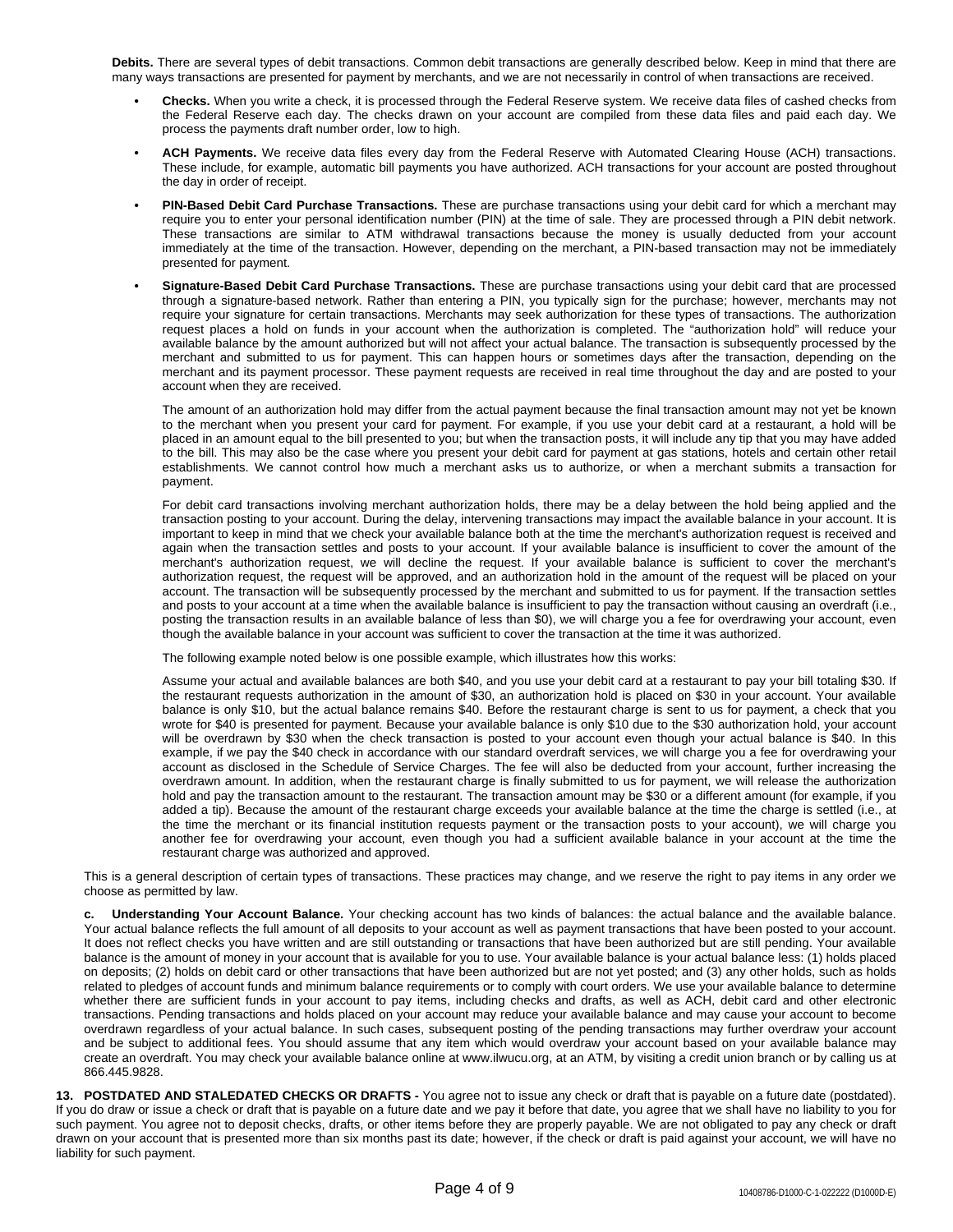## **14. STOP PAYMENT ORDERS**

**Stop Payment Order Request.** Any owner may request a stop payment order on any check or draft drawn on the owner's account. To be binding, the order must accurately describe the check or draft, including the exact account number, check or draft number, and amount of the check or draft. This exact information is necessary for the Credit Union to identify the check or draft. If we receive incorrect or incomplete information, we will not be responsible for failing to stop payment on the check or draft. In addition, we must receive sufficient advance notice of the stop payment order to allow us a reasonable opportunity to act on it. If we recredit your account after paying a check or draft over a valid and timely stop payment order, you agree to sign a statement describing the dispute with the payee, to assign to us all of your rights against the payee or other holders of the check or draft, and to assist us in any legal action.

Stop payment orders for preauthorized debit transactions from your account are governed by Regulation E. Please refer to the Electronic Fund Transfers Agreement and Disclosure for rules regarding stop payments on preauthorized debit transactions.

**b. Duration of Order.** You may make an oral stop payment order which will lapse within 14 calendar days unless you confirm it in writing, or in a record if allowed by applicable law, within that time. A written stop payment order is effective for six months and may be renewed for additional sixmonth periods by submitting a renewal request in writing, or in a record if allowed by applicable law, before the stop payment order then in effect expires. We do not have to notify you when a stop payment order expires.

**c. Liability.** Fees for stop payment orders are set forth in the Truth-in-Savings Disclosure or Schedule of Service Charges. You may not stop payment on any certified check, cashier's check, teller's check, or any other check, draft, or payment guaranteed by us. Although payment of an item may be stopped, you may remain liable to any item holder, including us. You agree to indemnify and hold the Credit Union harmless from all costs, including attorney's fees and all damages or claims related to our refusal to pay an item, as well as claims of any joint account owner or of any payee or endorsee for failing to stop payment of an item as a result of incorrect information provided by you.

**15. CREDIT UNION LIABILITY -** If we do not properly complete a transaction according to this Agreement, we will be liable for your losses or damages not to exceed the amount of the transaction, except as otherwise provided by law. We will not be liable if, for example: (1) your account contains an insufficient available balance for the transaction; (2) circumstances beyond our control prevent the transaction; (3) your loss is caused by your or another financial institution's negligence; or (4) your account funds are subject to legal process or other claim. We will not be liable for consequential damages, except liability for wrongful dishonor. We are not responsible for a check or draft that is paid by us if we acted in a commercially reasonable manner and exercised ordinary care. We exercise ordinary care if our actions or nonactions are consistent with applicable state law, Federal Reserve regulations and operating letters, clearinghouse rules, and general financial institution practices followed in the area we serve. You grant us the right, in making payments of deposited funds, to rely exclusively on the form of the account and the terms of this Agreement. Any conflict regarding what you and our employees say or write will be resolved by reference to this Agreement.

**16. CHECKS OR DRAFTS PRESENTED FOR PAYMENT IN PERSON -** We may refuse to accept any check or draft drawn on your account that is presented for payment in person. Such refusal shall not constitute a wrongful dishonor of the check or draft, and we shall have no liability for refusing payment. If we agree to cash a check or draft that is presented for payment in person, we may require the presenter to pay a fee. Any applicable check or draft cashing fees are stated in the Schedule of Service Charges.

**17. REMOTELY CREATED CHECKS OR DRAFTS -** For purposes of this paragraph, "account" means a transaction account, credit account, or any other account on which checks or drafts may be drawn. A remotely created check or draft is a check or draft created by someone other than the person on whose account the check or draft is drawn. A remotely created check or draft is generally created by a third party payee as authorized by the owner of the account on which the check or draft is drawn. Authorization is usually made over the telephone or through online communication. The owner of the account does not sign a remotely created check or draft. In place of the owner's signature, the remotely created check or draft usually bears a statement that the owner authorized the check or draft or bears the owner's printed or typed name. If you authorize a third party to draw a remotely created check or draft against your account, you may not later revoke or change your authorization. It is your responsibility to resolve any authorization issues directly with the third party. We are not required to credit your account and may charge against your account any remotely created check or draft for which the third party has proof of your authorization.

**18. PLEDGE, RIGHT OF OFFSET AND STATUTORY LIEN -** Unless prohibited by law, you pledge and grant as security for all obligations you may have now or in the future, except obligations secured by your principal residence, all shares and dividends and all deposits and interest, if any, in all accounts you have with us now and in the future. If you pledge a specific dollar amount in your account(s) for a loan, we will freeze the funds in your account(s) to the extent of the outstanding balance of the loan or, if greater, the amount of the pledge if the loan is a revolving loan. Otherwise, funds in your pledged account(s) may be withdrawn unless you are in default. You agree we have the right to offset funds in any of your accounts against the obligation owed to us. Federal or state law (depending upon whether we have a federal or state charter) gives us a lien on all shares and dividends and all deposits and interest, if any, in accounts you have with us now and in the future. Except as limited by federal or state law, the statutory lien gives us the right to apply the balance of all your accounts to any obligation on which you are in default. After you are in default, we may exercise our statutory lien rights without further notice to you.

Your pledge and our statutory lien rights will allow us to apply the funds in your account(s) to what you owe when you are in default, except **as limited by federal or state law.** If we do not apply or offset the funds in your account(s) to satisfy your obligation, we may place an administrative freeze on your account(s) in order to protect our statutory lien rights and may apply or offset the funds in your account(s) to the amount you owe us at a later time. The statutory lien and your pledge do not apply to any Individual Retirement Account or any other account that would lose special tax treatment under federal or state law if given as security. By not enforcing our right to apply or offset funds in your account(s) to your obligations that are in default, we do not waive our right to enforce these rights at a later time.

**19. LEGAL PROCESS -** If any legal action is brought against your account, we may pay out funds according to the terms of the action or refuse any payout until the dispute is resolved, as permitted by law. Any expenses or attorney fees we incur responding to legal process may be charged against your account without notice, unless prohibited by law. Any legal process against your account is subject to our lien and security interest.

**20. ACCOUNT INFORMATION -** Upon request, we will give you the name and address of each agency from which we obtain a credit report regarding your account. We agree not to disclose account information to third parties except when: (1) it is necessary to complete a transaction; (2) the third party seeks to verify the existence or condition of your account in accordance with applicable law; (3) such disclosure complies with the law or a government agency or court order; or (4) you give us written permission.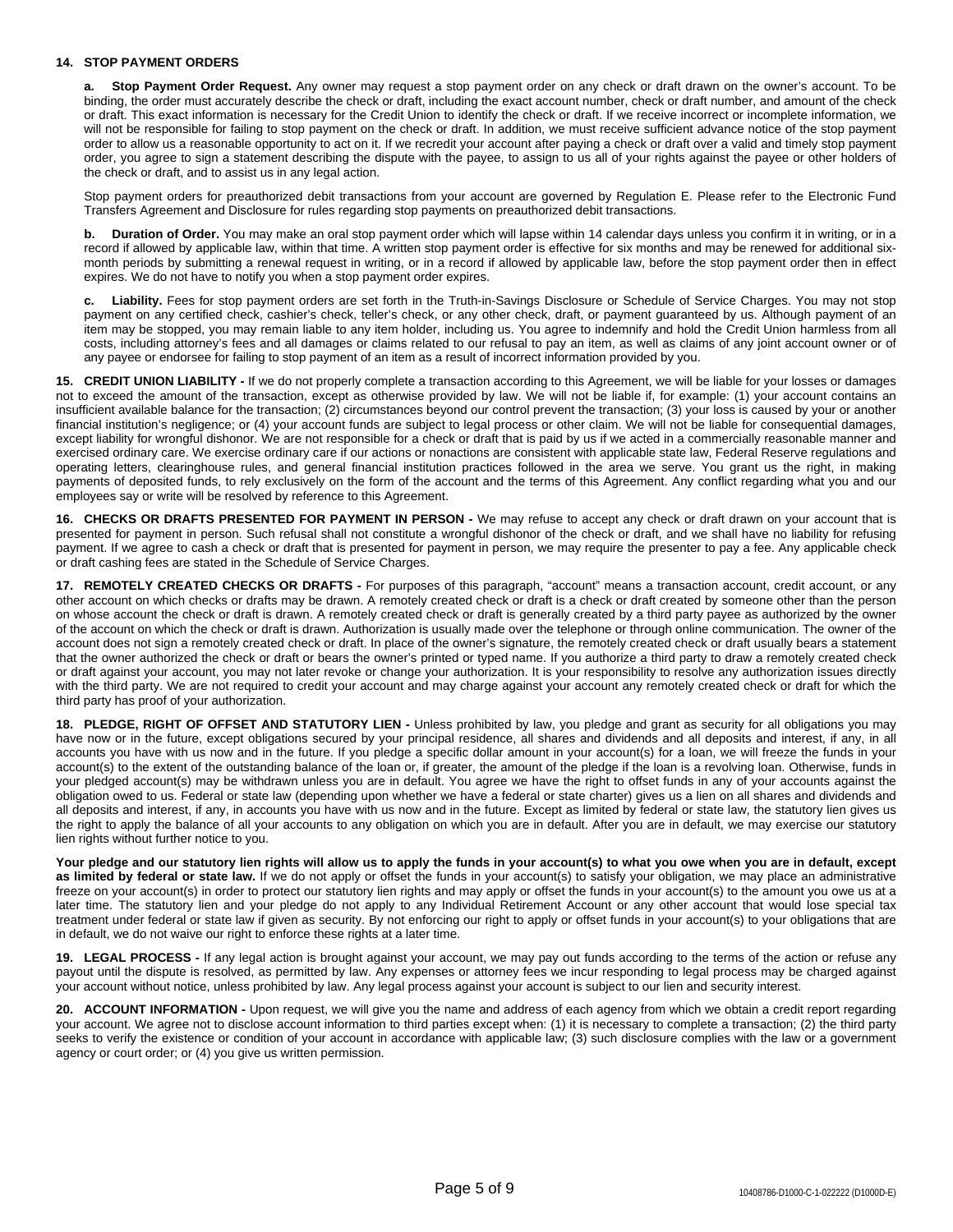## **21. NOTICES**

**a. Name or Address Changes.** You are responsible for notifying us of any name or address change. The Credit Union is only required to attempt to communicate with you at the most recent address you have provided to us. We may require all name and address changes to be provided in writing. If we attempt to locate you, we may impose a service fee as set forth in the Truth-in-Savings Disclosure or Schedule of Service Charges.

**b. Notice of Amendments.** Except as prohibited by applicable law, we may change the terms of this Agreement at any time. We will notify you, in a manner we deem appropriate under the circumstances, of any changes in terms, rates or fees as required by law. We reserve the right to waive any terms of this Agreement. Any such waiver shall not affect our right to future enforcement.

**c. Effect of Notice.** Any written notice you give us is effective when we receive it. Any written notice we give to you is effective when it is provided electronically or is deposited in the U.S. mail, postage prepaid and addressed to you at your statement mailing address, and will be effective whether or not received by you. Notice to any account owner is considered notice to all account owners.

**d. Electronic Notices.** If you have agreed to receive notices electronically, we may send you notices electronically and discontinue mailing paper notices to you until you notify us that you wish to reinstate receiving paper notices.

**22. TAXPAYER IDENTIFICATION NUMBER AND BACKUP WITHHOLDING -** You agree that we may withhold taxes from any dividends or interest earned on your account as required by federal, state or local law or regulations. Your failure to furnish a correct Taxpayer Identification Number (TIN) or meet other requirements may result in backup withholding. If your account is subject to backup withholding, we must withhold and pay to the Internal Revenue Service a percentage of dividends, interest, and certain other payments. If you fail to provide your TIN within a reasonable time we may close your account and return the balance to you, less any applicable service fees.

## **23. STATEMENTS**

**a. Contents.** If we provide a periodic statement for your account, you will receive a periodic statement that shows the transactions and activity on your account during the statement period as required by applicable law. If a periodic statement is provided, you agree that only one statement is necessary for joint accounts. For share draft or checking accounts, you understand and agree that your original check or draft, when paid, becomes property of the Credit Union and may not be returned to you, but copies of the check or draft may be retained by us or by payable-through financial institutions and may be made available upon your request. You understand and agree that statements are made available to you on the date they are mailed to you or, if you have requested, on the date they are made available to you electronically. You also understand and agree that checks, drafts, or copies thereof are made available to you on the date the statement is mailed to you or is provided to you electronically, even if the checks or drafts do not accompany the statement.

**Examination.** You are responsible for promptly examining each statement upon receiving it and reporting any irregularities to us. If you fail to report any irregularities such as forged, altered, unauthorized, unsigned, or otherwise fraudulent items drawn on your account, erroneous payments or transactions, or other discrepancies that are reflected on your statement within 33 days of the date we sent or otherwise provided the statement to you, we will not be responsible for your loss. We also will not be liable for any items that are forged or altered in a manner not detectable by a reasonable person, including the unauthorized use of facsimile signature equipment.

Unauthorized electronic fund transfers governed by Regulation E are subject to different reporting periods. Please refer to the Electronic Fund Transfers Agreement and Disclosure for reporting requirements pertaining to electronic fund transfers.

**c. Notice to Credit Union.** You agree that the Credit Union's retention of checks or drafts does not alter or waive your responsibility to examine your statements or the time limit for notifying us of any errors. The statement will be considered correct for all purposes, and we will not be liable for any payment made or charge to your account unless you notify us in writing within the above time limit for notifying us of any errors. If you fail to receive a periodic statement, you agree to notify us within 14 days of the time you regularly receive a statement.

Address. If we mail you a statement, we will send it to the last known address shown in our records. If you have requested to receive your statement electronically, we will send the statement or notice of statement availability to the last e-mail address shown in our records.

**24. INACTIVE ACCOUNTS -** As allowed by applicable law, we may classify your account as inactive or dormant and assess a fee if you have not made any transactions in your account over a specified period of time. The period of inactivity, the fee for servicing an inactive or dormant account, and the minimum balance required to avoid the service fee, if any, are set forth in our Schedule of Service Charges. You authorize us to transfer funds from another account of yours to cover any service fees, if applicable. To the extent allowed by law, we reserve the right to transfer the account funds to an account payable or reserve account and to suspend any further account statements. If a deposit or withdrawal has not been made on the account and we have had no other sufficient contact with you within the period specified by state law, the account will then be presumed to be abandoned. Funds in abandoned accounts will be reported and remitted in accordance with state law. Once funds have been turned over to the state, we have no further liability to you for such funds. If you choose to reclaim such funds, you must apply to the appropriate state agency.

**25. SPECIAL ACCOUNT INSTRUCTIONS -** You may request that we facilitate certain trust, will, or court-ordered account arrangements. However, because we do not give legal advice, we cannot counsel you as to which account arrangement most appropriately meets the specific requirements of your trust, will, or court order. If you ask us to follow any instructions that we believe might expose us to claims, lawsuits, expenses, liabilities, or damages, whether directly or indirectly, we may refuse to follow your instructions or may require you to indemnify us or post a bond or provide us with other protection. We may require that account changes requested by you, or any account owner, such as adding or closing an account or service, be evidenced by a signed Account Change Card or other document which evidences a change to an account and accepted by us.

**26. TERMINATION OF ACCOUNT -** We may terminate your account at any time without notice to you or may require you to close your account and apply for a new account if, for example: (1) there is a change in owners or authorized signers; (2) there has been a forgery or fraud reported or committed involving your account; (3) there is a dispute as to the ownership of the account or of the funds in the account; (4) any checks or drafts are lost or stolen; (5) there are excessive returned unpaid items not covered by an overdraft protection plan; (6) there has been any misrepresentation or any other abuse of any of your accounts; (7) we reasonably deem it necessary to prevent a loss to us; or (8) as otherwise permitted by law. You may terminate an individual account by giving written notice. We reserve the right to require the consent of all owners to terminate a joint account. We are not responsible for payment of any check, draft, withdrawal, transaction, or other item after your account is terminated; however, if we pay an item after termination, you agree to reimburse us.

**27. TERMINATION OF MEMBERSHIP; LIMITATION OF SERVICES -** You may terminate your membership by giving us written notice or by withdrawing your minimum required membership share, if any, and closing all of your accounts. You may be expelled from membership for any reason allowed by applicable law. We may restrict account access and services without notice to you when your account is being misused; you have demonstrated conduct which is abusive in nature; as outlined in any policy we have adopted regarding restricting services; or as otherwise permitted by law.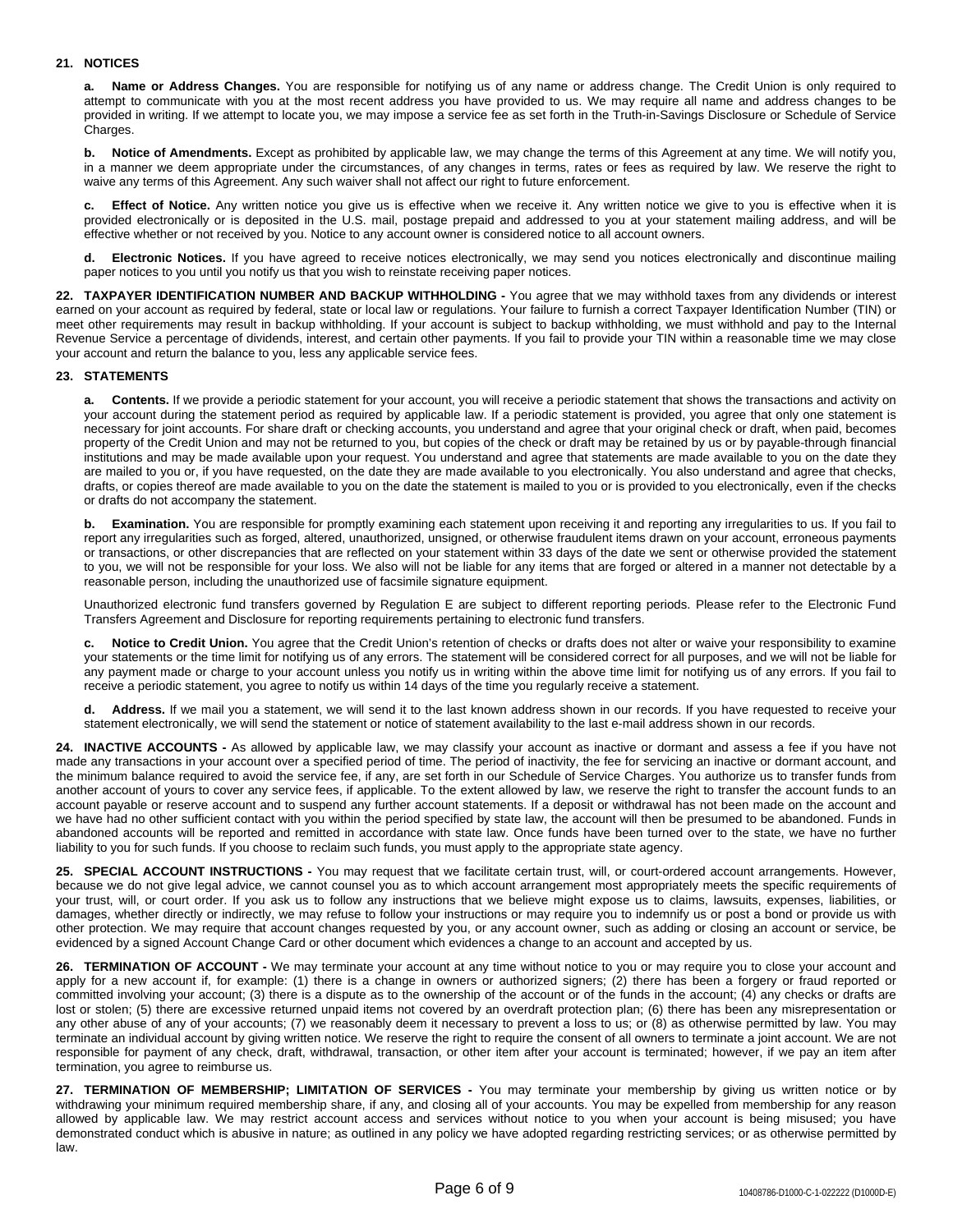**28. DEATH OF ACCOUNT OWNER -** We may honor all transfer orders, withdrawals, deposits, and other transactions on an account until we know of a member's death. Even with such knowledge, we may continue to pay checks or drafts or honor other payments or transfer orders authorized by the deceased member for a period of ten days after the member's death unless we receive instructions from any person claiming an interest in the account to stop payment on the checks, drafts, or other items. We may require anyone claiming a deceased owner's account funds to indemnify us for any losses resulting from our honoring that claim. This Agreement will be binding upon any heirs or legal representatives of any account owner.

**29. SEVERABILITY -** If a court holds any portion of this Agreement to be invalid or unenforceable, the remainder of this Agreement shall not be invalid or unenforceable and will continue in full force and effect. All headings are intended for reference only and are not to be construed as part of the Agreement.

**30. ENFORCEMENT -** You are liable to us for any losses, costs, or expenses we incur resulting from your failure to follow this Agreement. You authorize us to deduct any such losses, costs, or expenses from your account without prior notice to you. If we bring a legal action to collect any amount due under or to enforce this Agreement, we shall be entitled, subject to applicable law, to payment of reasonable attorney's fees and costs, including fees on any appeal, bankruptcy proceedings, and any post judgment collection actions.

**31. GOVERNING LAW -** This Agreement is governed by the following, as amended from time to time: the Credit Union's bylaws; local clearinghouse and other payment system rules; federal laws and regulations, including applicable principles of contract law; and the laws and regulations of the state of California. As permitted by applicable law, you agree that any legal action regarding this Agreement shall be brought in the county in which the Credit Union is located.

#### 32. NEGATIVE INFORMATION NOTICE - We may report information about your loan, share, or deposit accounts to credit bureaus. Late **payments, missed payments, or other defaults on your accounts may be reflected in your credit report.**

**33. MONITORING AND RECORDING COMMUNICATIONS -** We may monitor and record communications between you and us, including telephone conversations, electronic messages, electronic records, or other data transmissions that affect your accounts or other products and services. Except as otherwise prohibited by applicable law, you agree we may monitor and record such communications without your approval or further notice to you.

**34. CONSENT TO CONTACT -** By signing or otherwise authenticating an Account Card, you agree we and/or our third-party providers, including debt collectors, may contact you by telephone or text message at any telephone number associated with your account, including wireless telephone numbers (i.e. cell phone numbers) which could result in charges to you, in order to service your account or collect any amounts owed to us, excluding any contacts for advertising and telemarketing purposes as prescribed by law. You further agree methods of contact may include use of pre-recorded or artificial voice messages, and/or use of an automatic dialing device. You may withdraw the consent to be contacted on your wireless telephone number(s) at any time by providing written notice to us at PO Box 7629 Long Beach, CA 90807, via phone at 866.445.9828 or by any other reasonable means. If you have provided a wireless telephone number(s) on or in connection with any account, you represent and agree you are the wireless subscriber or customary user with respect to the wireless telephone number(s) provided and have the authority to give this consent. Furthermore, you agree to notify us of any change to the wireless telephone number(s) which you have provided to us.

In order to help mitigate harm to you and your account, we may contact you on any telephone number associated with your account, including a wireless telephone number (i.e. cell phone number), to deliver to you any messages related to suspected or actual fraudulent activity on your account, data security breaches or identity theft following a data breach, money transfers or any other exigent messages permitted by applicable law. These contacts will not contain any telemarketing, cross-marketing, solicitation, advertising, or debt collection message of any kind. The contacts will be concise and limited in frequency as required by law. You will have an opportunity to opt-out of such communications at the time of delivery.

## **35. ARBITRATION OF CLAIMS AND DISPUTES: BINDING ARBITRATION AND CLASS ACTION WAIVER NOTICE**

RESOLUTION OF DISPUTES BY ARBITRATION: THIS SECTION CONTAINS IMPORTANT INFORMATION REGARDING YOUR ACCOUNTS AND ALL RELATED SERVICES. IT PROVIDES THAT EITHER YOU OR WE CAN REQUIRE THAT ANY DISPUTES BE RESOLVED BY BINDING ARBITRATION. ARBITRATION REPLACES THE RIGHT TO GO TO COURT, INCLUDING THE RIGHT TO A JURY TRIAL AND THE RIGHT TO PARTICIPATE IN A CLASS ACTION OR SIMILAR PROCEEDING. IN ARBITRATION, THE DISPUTE IS SUBMITTED TO A NEUTRAL PARTY, AN ARBITRATOR, INSTEAD OF A JUDGE OR JURY. ARBITRATION PROCEDURES MAY BE MORE LIMITED THAN RULES APPLICABLE IN COURT.

## **Agreement to Arbitrate Disputes.**

Either you or we may elect, without the other's consent, to require that any dispute between us concerning your accounts and the services related to your accounts be resolved by binding arbitration, except for those disputes specifically excluded below.

## **No Class Action or Joinder of Parties**.

YOU ACKNOWLEDGE THAT YOU AND WE AGREE THAT NO CLASS ACTION, CLASS-WIDE ARBITRATION, PRIVATE ATTORNEY GENERAL ACTION, OR OTHER PROCEEDING WHERE SOMEONE ACTS IN A REPRESENTATIVE CAPACITY, MAY BE PURSUED IN ANY ARBITRATION OR IN ANY COURT PROCEEDING, REGARDLESS OF WHEN THE CLAIM OR CAUSE OF ACTION AROSE OR ACCRUED, OR WHEN THE ALLEGATIONS OR FACTS UNDERLYING THE CLAIM OR CAUSE OF ACTION OCCURRED. Unless mutually agreed to by you and us, claims of two or more persons may not be joined, consolidated, or otherwise brought together in the same arbitration (unless those persons are joint account holders or beneficiaries on your account and/or related accounts, or parties to a single transaction or related transaction), whether or not the claim may have been assigned.

## **Disputes Covered by Arbitration.**

YOU ACKNOWLEDGE THAT IN ARBITRATION THERE WILL BE NO RIGHT TO A JURY TRIAL. Any claim or dispute relating to or arising out of your accounts or our relationship will be subject to arbitration, regardless of whether that dispute or the facts underlying or giving rise to that dispute arose before or after your receipt of this notice. Disputes include claims made as part of a class action, private attorney general or other representative action, it being expressly understood and agreed to that the arbitration of such claims must proceed on an individual (non-class, non-representative) basis and the arbitrator may award relief only on an individual (non-class, non-representative) basis. Disputes also include claims relating to the enforceability, validity, scope or interpretation of any of these Resolution of Disputes by Arbitration provision. Any questions about whether disputes are subject to arbitration shall be resolved by interpreting this Resolution of Disputes by Arbitration provision in the broadest way the law will allow it to be enforced.

All disputes are subject to arbitration, no matter what legal theory they are based on, or what remedy (damages, or injunctive or declaratory relief) they seek. Disputes include any unresolved claims concerning any services relating to your accounts. Disputes include not only claims made directly by you, but also made by anyone connected with you or claiming through you, such as a joint account holder, account beneficiary, employee, representative, agent, predecessor or successor, heir, assignee, or trustee in bankruptcy. Disputes include not only claims that relate directly to the Credit Union, but also its parent, affiliates, successors, assignees, employees, and agents, and claims for which we may be directly or indirectly liable, even if we are not properly named at the time the claim is made. Disputes include claims based on any theory of law, contract, statute, regulation, tort (including fraud or any intentional tort), or any other legal or equitable ground, and include claims asserted as counterclaims, cross-claims, third-party claims, interpleaders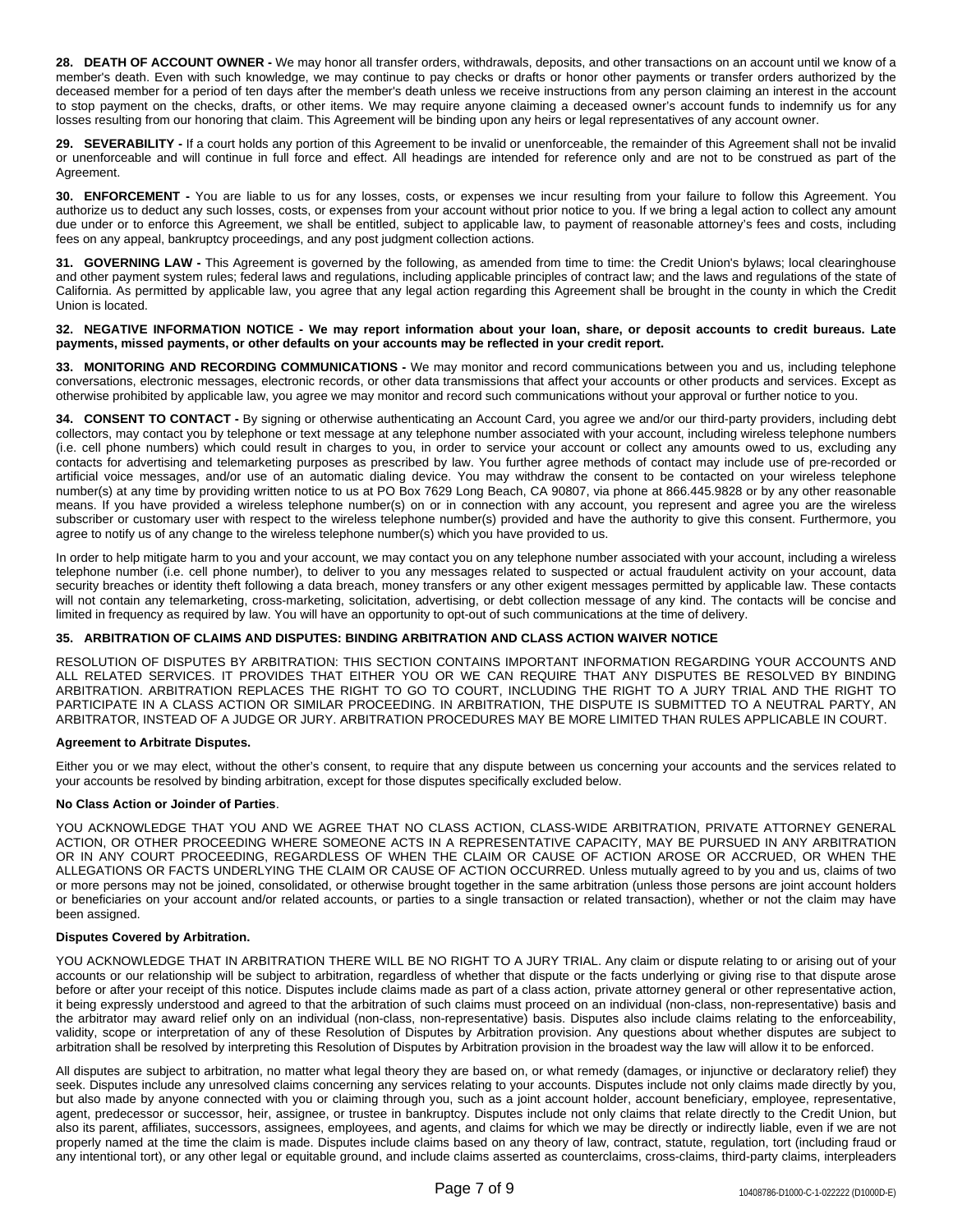or otherwise; and claims made independently or with other claims. If party initiates a proceeding in court regarding a claim or dispute which is included under this Resolution of Disputes by Arbitration provision, the other party may elect to proceed in arbitration pursuant to this Resolution of Disputes by Arbitration provision.

## **Disputes Excluded from Arbitration.**

Disputes filed by you or by us individually in a small claims court are not subject to arbitration, so long as the disputes remain in such court and advance only an individual (non-class, non-representative) claim for relief. However, if a matter in small claims court is removed, transferred, or appealed to a non-small claims court, that claim shall be subject to this Resolution of Disputes by Arbitration provision. Claims or disputes arising from your status as a borrower under any loan agreement with the Credit Union are also excluded from this Resolution of Disputes by Arbitration provision.

## **Commencing an Arbitration.**

The arbitration must be filed with one of the following neutral arbitration forums and follow its rules and procedures for initiating and pursuing an arbitration: American Arbitration Association ("AAA") or JAMS. If you initiate the arbitration, you must notify us in writing at: 3447 Atlantic Avenue, Long Beach, CA 90807.

If we initiate the arbitration, we will notify you in writing at your last known address on file. You may obtain a copy of the arbitration rules for these forums, as well as additional information about initiating an arbitration by contacting these arbitration forums:

American Arbitration Association 1-800-778-7879 (toll-free) www.adr.org

#### JAMS 1-800-352-5267 (toll-free) www.jamsadr.com

The arbitration shall be conducted in the same city as the U.S. District Court closest to your home address, unless the parties agree to a different location in writing.

## **Administration of Arbitration.**

The arbitration shall be decided by a single, neutral arbitrator. The arbitrator will be either a lawyer with at least ten years experience or a retired or former judge selected in accordance with the rules of the arbitration forum. For AAA, the arbitration will be conducted in accordance with the AAA Consumer Due Process Protocol in concert with the AAA Consumer Arbitration Rules in effect on the date the arbitration is filed. For JAMS, the arbitration will be conducted in accordance with the JAMS Comprehensive Arbitration Rules & Procedures in effect on the date the arbitration is filed. If there is a conflict between a particular provision of the AAA or JAMS Rules and this Resolution of Disputes by Arbitration provision and/or this Agreement, this Resolution of Disputes by Arbitration provision and this Agreement will control. If JAMS or the AAA is unable or unwilling to handle the claim for any reason, then the matter shall be arbitrated by a neutral arbitrator selected by agreement of the parties (or, if the parties cannot agree, selected by a court in accordance with the FAA). The neutral arbitrator selected by the parties or the court shall apply the Federal Rules of Evidence and the Federal Rules of Procedure concerning discovery, except that the above class action waiver is specifically enforceable notwithstanding any Federal Rule of Procedure to the contrary.

You understand and agree that the applicable rules and procedures in arbitration may limit the discovery available to you or us. The arbitrator will take reasonable steps to protect customer account information and other confidential information if requested to do so by you or by us. The arbitrator shall decide the dispute in accordance with applicable substantive law consistent with the Federal Arbitration Act and applicable statutes of limitations, will honor claims of privilege recognized at law, and will be empowered to award any damages or other relief provided for under applicable law. The arbitrator will not have the power to award relief to, or against, any person who is not a party to the arbitration. An award in arbitration shall determine the rights and obligations between the named parties only, and only in respect of the claims in arbitration, and shall not have any bearing on the rights and obligations of any other person, or on the resolution of any other dispute. You or we may choose to have a hearing and be represented by counsel. The decision rendered by the arbitrator shall be in writing. At your or our request, the Arbitrator shall issue a written, reasoned decision following applicable law and relief granted must be relief that could be granted by a court under applicable law. Judgment on the arbitration award may be entered by any court of competent jurisdiction.

#### **Costs.**

The party initiating the arbitration shall pay the initial filing fee. If you file the arbitration and an award is rendered in your favor, we will reimburse you for your filing fee. If there is a hearing, we will pay the fees and costs of the arbitration for the first day of that hearing. All other fees and costs will be allocated in accordance with the rules of the arbitration forum. However, we will advance or reimburse filing and other fees if the arbitrator rules that you cannot afford to pay them or finds other good cause for requiring us to do so, or if you ask us in writing and we determine there is good reason for doing so. Each party shall bear the expense of their respective attorneys, experts, and witnesses and other expenses, regardless of who prevails, but a party may recover any or all costs and expenses from another party if the arbitrator, applying applicable law, so determines.

#### **Right to Resort to Provisional Remedies Preserved**.

Nothing herein shall be deemed to limit or constrain our right to resort to self-help remedies, such as the right of set-off or the right to restrain funds in an account, to interplead funds in the event of a dispute, to exercise any security interest or lien we may hold in property, or to comply with legal process, or to obtain provisional remedies such as injunctive relief, attachment, or garnishment by a court having appropriate jurisdiction; provided, however, that you or we may elect to arbitrate any dispute related to such provisional remedies.

## **Arbitration Award.**

The arbitrator's award shall be final and binding unless a party appeals it in writing to the arbitration forum within fifteen days of notice of the award or pursuant to the rules of the arbitration forum, whichever is later. The appeal must request a new arbitration before a panel of three neutral arbitrators selected in accordance with the rules of the same arbitration forum. The panel will consider all factual and legal issues anew, follow the same rules that apply to a proceeding using a single arbitrator, and make decisions based on the vote of the majority. Costs will be allocated in the same manner as allocated before a single arbitrator. An award by a panel is final and binding on the parties after fifteen days of notice of the award or pursuant to the rules of the arbitration forum, whichever is later. A final and binding award is subject to judicial intervention or review only to the extent allowed under the Federal Arbitration Act or other applicable law. A party may seek to have a final and binding award entered as a judgment in any court having jurisdiction.